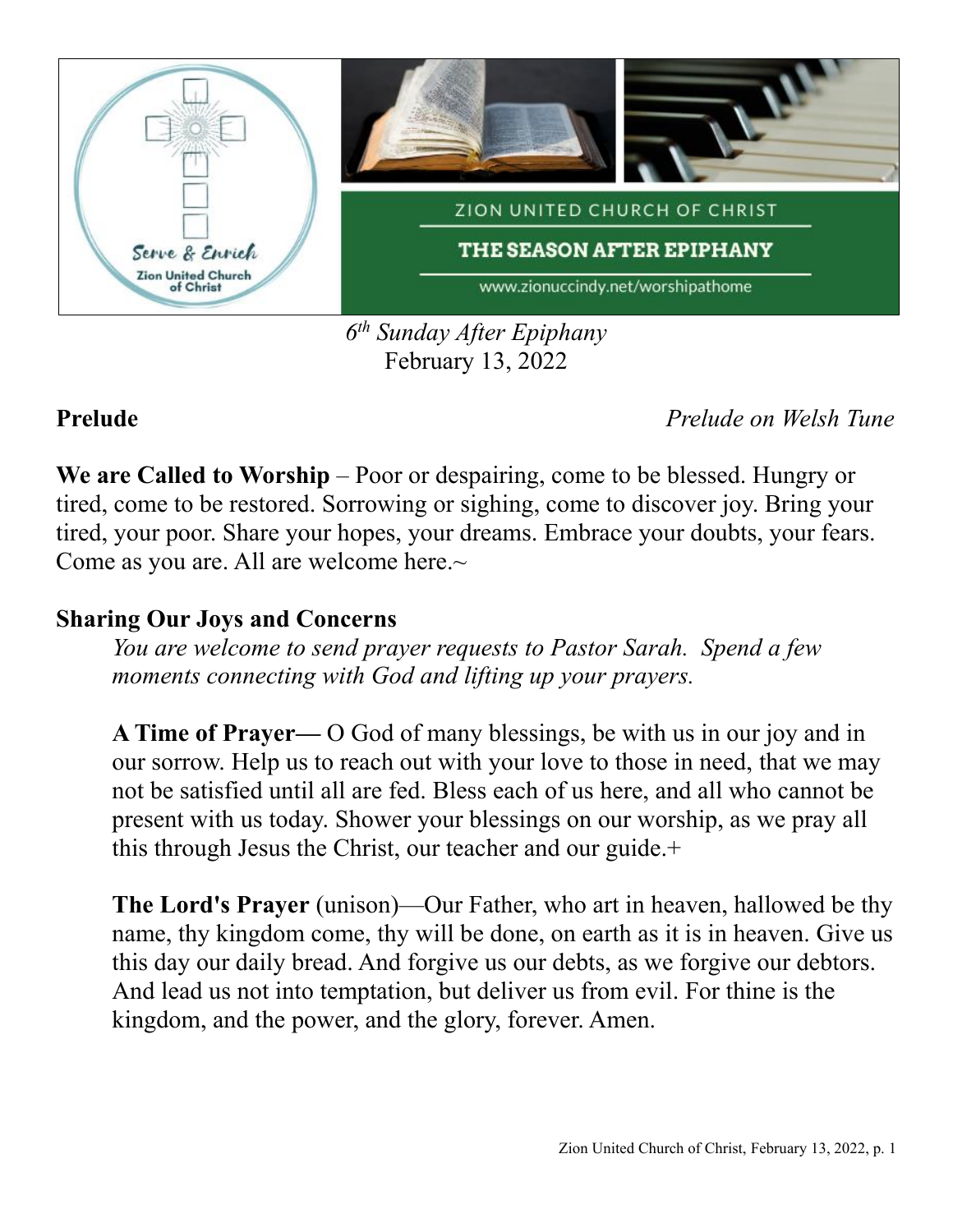# **We Hear God's Word** *Luke 6:17-26 (NRSV)*

17 He came down with them and stood on a level place, with a great crowd of his disciples and a great multitude of people from all Judea, Jerusalem, and the coast of Tyre and Sidon. <sup>18</sup>They had come to hear him and to be healed of their diseases; and those who were troubled with unclean spirits were cured. <sup>19</sup>And all in the crowd were trying to touch him, for power came out from him and healed all of them.

20 Then he looked up at his disciples and said:

'Blessed are you who are poor,

for yours is the kingdom of God.

<sup>21</sup> 'Blessed are you who are hungry now,

for you will be filled.

'Blessed are you who weep now,

for you will laugh.

22 'Blessed are you when people hate you, and when they exclude you, revile you, and defame you on account of the Son of Man. <sup>23</sup>Rejoice on that day and leap for joy, for surely your reward is great in heaven; for that is what their ancestors did to the prophets.

 $24$  'But woe to you who are rich,

for you have received your consolation.

 $25$  'Woe to you who are full now,

for you will be hungry.

'Woe to you who are laughing now,

for you will mourn and weep.

26 'Woe to you when all speak well of you, for that is what their ancestors did to the false prophets.

**Meditation** *Noticing the Gap*

## **We Respond to God's Word with Our Giving**

**Invitation—**In these moments let us be mindful of the ways we have received God's blessing and let us give thanks. Let us give thanks with the words of our mouth, with praise in our hearts, with the offerings we bring this day. We bring our gifts that others, too, might know the blessing of God: the poor, the hungry, the ones who know sorrow, the ones who know hate. We bring our gifts because we know that our great God can work through them to do good things.